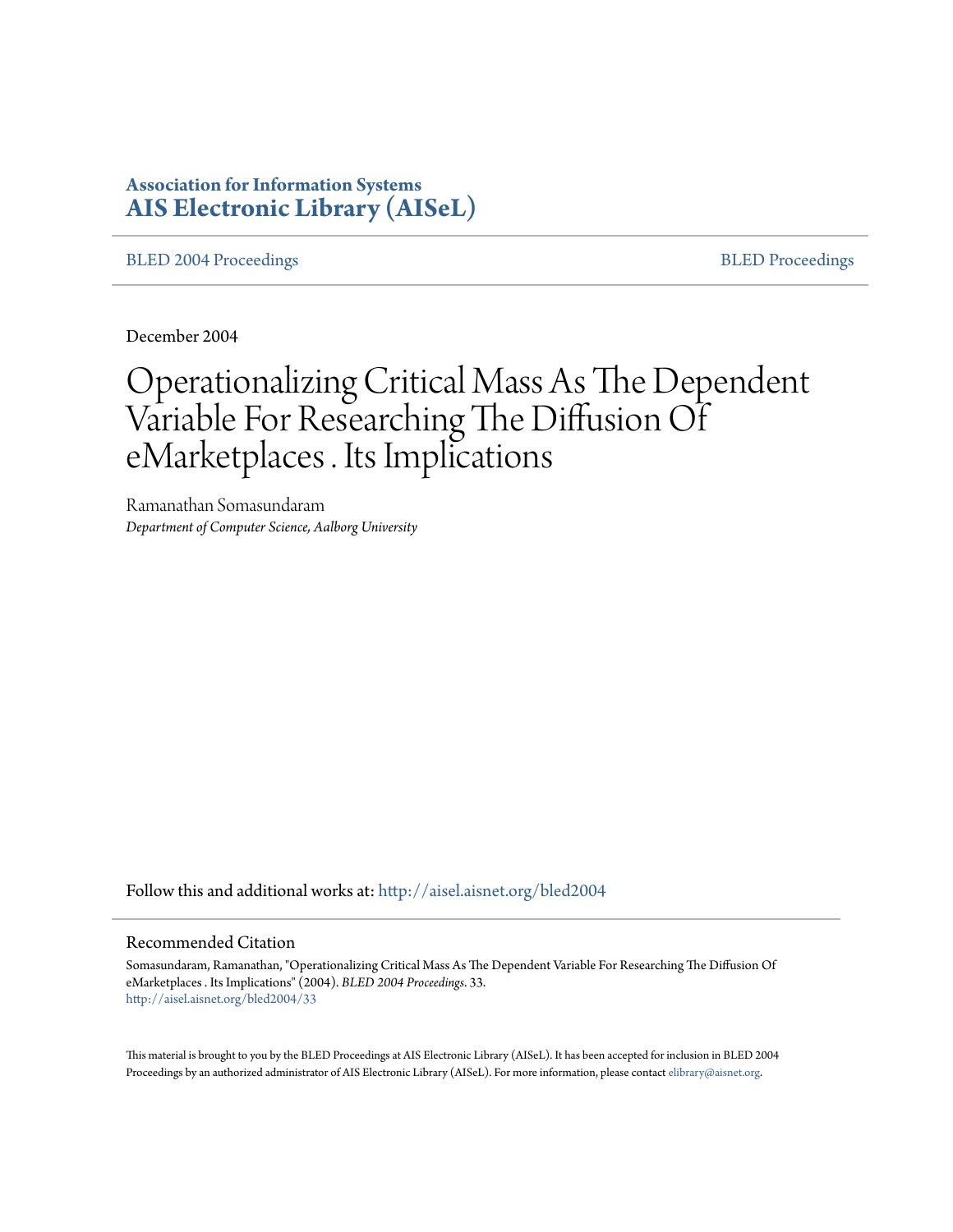## **17th Bled eCommerce Conference**

#### **eGlobal**

Bled, Slovenia, June 21 - 23, 2004

# **Operationalizing Critical Mass As The Dependent Variable For Researching The Diffusion Of eMarketplaces – Its Implications**

#### **Ramanathan Somasundaram**

Department of Computer Science, Aalborg University, Denmark ram@cs.auc.dk

#### **Abstract**

*E-market in this paper is regarded an innovation. Traditionally, researchers studying the diffusion of information technology innovations regard "adoption" of technologies by individual and organizations the dependent variable. This paper breaking away from tradition quips what if we regard critical mass the dependent variable? Critical mass seems an appealing dependent variable for an e-market can attain critical mass only when adequate number of end users adopt and participate. However, critical mass can be regarded the dependent variable only when we are able to predictively measure critical mass. Potential adopters' expectation regarding an e-market's profitability is proposed a measure for critical mass. Critical mass is explained here a moving target. The exact point in time at which an e-market would attain critical mass cannot be specified just as the market equilibrium in reality cannot be specified. The dynamics of attaining critical*  mass and not critical mass per se should be of interest just as it is about market *equilibrium. Can critical mass theory as applied in this paper be used for researching the emergence of open source communities? When then does an open source community attain critical mass?* 

*Key words: Inter Organizational Systems, IOS, diffusion, adoption, implementation, electronic markets, critical mass and critical mass theory.* 

## **1 Introduction**

The term "critical mass" is often casually used not just by the business community but also among academics. Try presenting "critical mass" notion to an academic audience, almost every one regardless of their scientific understanding of the topic will have a say on it. Such a request is NOT made for venting out one's experience. The critical mass term just as "strategy", "governance" and "business model" is widely used and those aware of it have a subjective understanding of what it implies. Critical mass originates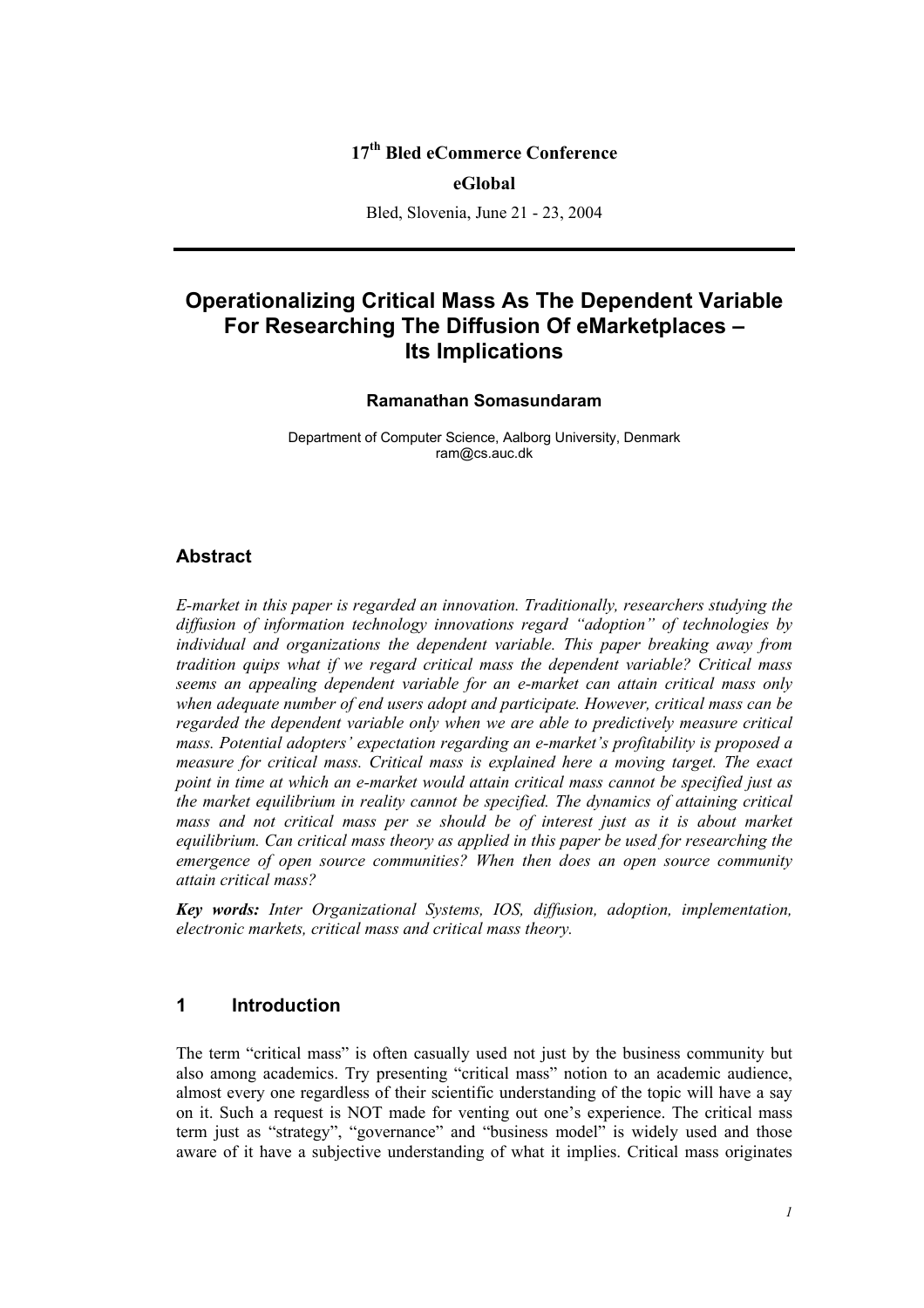from nuclear physics in where it denotes the minimum amount of nuclear material that must be present for a self sustaining nuclear fission reaction to occur (Oliver et al. 1985).

Social science researchers have applied the critical mass notion for explaining the diffusion of innovations (Rogers 1995). The notion is recognized to have high relevance with regards to innovations that are networked in nature such as telephones, e-markets, electronic mail, Internet and groupware systems (Katz and Shapiro 1986; Shapiro and Varian 1998). In the e-market context, the term denotes adequate levels of participation that can be measured for instance by the number of participants, catalogues and transactions, attaining which is what they aim for. An e-market is assumed to continue existing once it is in being due to network externalities; all or nothing proposition by Markus (1987) explains the rationale.

## **2 Literature Analysis**

Unlike in physics where the exact instance at which a nuclear reaction would take off is predicted, in the social sciences area the critical mass term has been used in the "we know when it has happened" sense (Artle and Averous 1975; Markus 1987). The critical mass and the effect of it have been analyzed in the information systems area mostly in the form of economic modeling work (Clemons and Kleindorfer 1992; Wang and Seidmann 1995).

| Economic modeling<br>strand                                                                     | Explaining the growth<br>curve of a networked<br>technology post<br>occurrence | Field study that analyze<br>the effect of critical<br>mass in the adoption<br>decision | Economic modeling<br>informed by field<br>study data                                 |
|-------------------------------------------------------------------------------------------------|--------------------------------------------------------------------------------|----------------------------------------------------------------------------------------|--------------------------------------------------------------------------------------|
| e.g. Clemons and<br>Kleindorfer 1992, Wang<br>and Seidman 1995 and<br>Kauffman and Wang<br>2002 | Gurbaxani 1990, Rai et al.<br>1998 and Dutta and Roy<br>2003                   | Bouchard 1995.<br>Damsgaard and<br>Lyytinen 1998 and Lou<br>et al. 2000                | Teng et al. 2002; the<br>author work like to<br>position his work in<br>this strand. |

*Table 1: Critical Mass As Studied in the Information Systems Area* 

In another strand, researchers have attempted explaining the diffusion of networked information technologies such as the Internet and the BITNET (Dutta and ROy 2003; Gurbaxani 1990; Rai et al. 1998). These analyses are based on data that represent the event as it has occurred. The most representative explanation is the one that is best able to overlap the growth curve. Just as Rogers' (1995), their models assume population a static variable and inflection point is defined by a percentage of the population which varies from 16% as in the case of Rogers (1995) to 37% to 50% as in Rai et al. (1998) case. They follow up their explanatory modeling with a detailed analysis of factors underlying their respective network's actual growth curve.

A few field study based analysis have included critical mass as an independent variable that affects one's decision to adopt a networked technology (Bouchard 1993; Damsgaard and Lyytinen 1998; Lou et al. 2000). Teng et al. (2002)'s work marks the emergence of a trend in where economic modeling based on field study data is being done. In the recent years, there has been an increase in the attention provided to researching the role of critical mass in the diffusion of networked information technologies; see for example the research by (Dutta and ROy 2003; Kauffman and Wang 2002; Lou et al. 2000; Teng et al.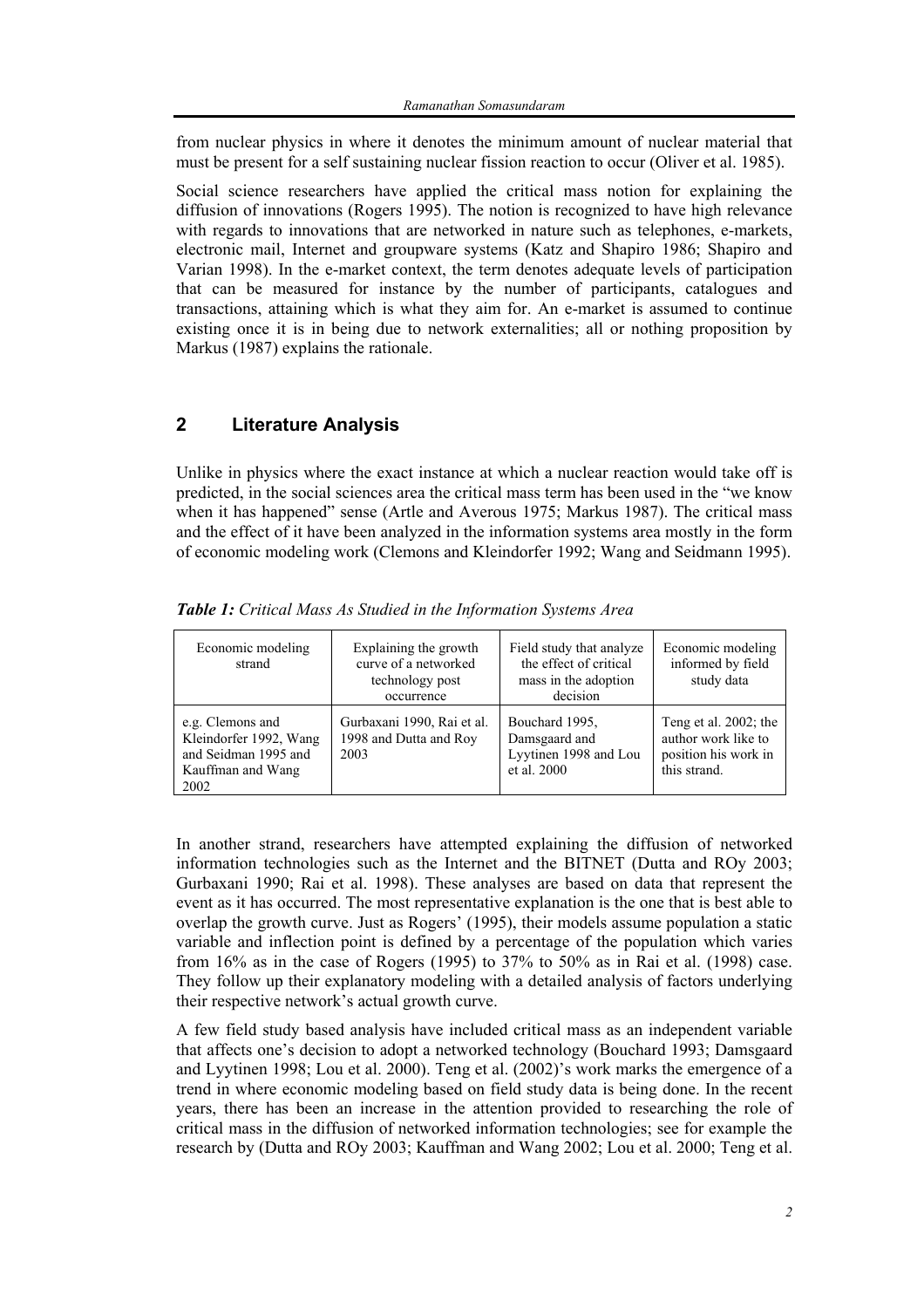2002). An overview of research strands that study critical mass in the information systems area is provided in table 2.

The above mentioned papers complement well or even extend knowledge accumulated in the inter-organizational systems (IOS) adoption field. The adoption of IOS has been researched as early as 1966 (Kaufman). A large number of field studies have been done in the IOS adoption area, most of which have studied the EDI technology. Researchers via statistical studies have researched the strength of relationship between factors such as the complexity, relative advantage, power and trust and the adoption of IOS (Chwelos et al. 2001; Hart and Saunders 1997). A process approach to researching the diffusion of networked information technologies has gained prominence since the late 90's (Damsgaard and Lyytinen 1998; Kurnia and Johnston 2000). Ramanathan and Rose (2003) have analyzed the nature of knowledge accumulation in the IOS adoption field.

## **3 Problem Formulation**

The analysis in this paper is focused on contributing towards researching the diffusion of one type of IOS; e-market. E-market in this paper is regarded an innovation. Traditionally, researchers studying the diffusion of networked information technology innovations regard the "adoption" of technologies by individual and organizations the dependent variable (see details of review paper by (Prescott and Conger 1995)). This paper breaking away from tradition quips what if we regard critical mass the dependent variable? Critical mass seems an appealing dependent variable for an e-market can attain critical mass only when adequate number of end users adopt and participate.

A key requirement for regarding critical mass the dependent variable is predictively defining and measuring critical mass with respect to the diffusion of an innovation. Most studies treat critical mass vaguely or identify an innovation as having attained critical mass. Markus (1987), while conceptually analyzing the diffusion of interactive media highlights the need for operationalizing and measuring critical mass. Bouchard (1993) and Mahlers and Rogers (1999) explain the influence that a critical mass of users of an interactive technology has on one's decision to adopt the technology. Their focus however lies on the adoption decision than on operationalizing critical mass. Gurbaxani (1990) and Rai et al. (1998) retrospectively analyze the diffusion of BITNET and the Internet respectively. Both of them attempt defining a suitable logic for explaining the growth of their respective networks and thereby provide base for developing predictive models. In the process they seek information on the inflection point at which growth rate is at the maximum; critical mass instance.

While such retrospective analyses are certainly insightful and even required, would providing a measure for critical mass not be even more helpful in identifying the inflection point before the event has happened. Research community with prior knowledge of the measure can normatively guide practitioners towards attaining critical mass; thus making their work relevant. This paper calls for researching the diffusion of emarkets regarding critical mass the dependent variable. It clarifies further the ambiguous notion of critical mass. Furthermore, a measure for critical mass is described in the emarket context. The implications of regarding critical mass the dependent variable for research are discussed.

This paper while conceptual in nature has resulted from an embedded case study (Yin 1994) carried out for researching the diffusion of e-procurement in the Danish public sector. The Danish ministry of science, technology and innovation has recommended the use of a private owned e-market for public procurement. However, the governmental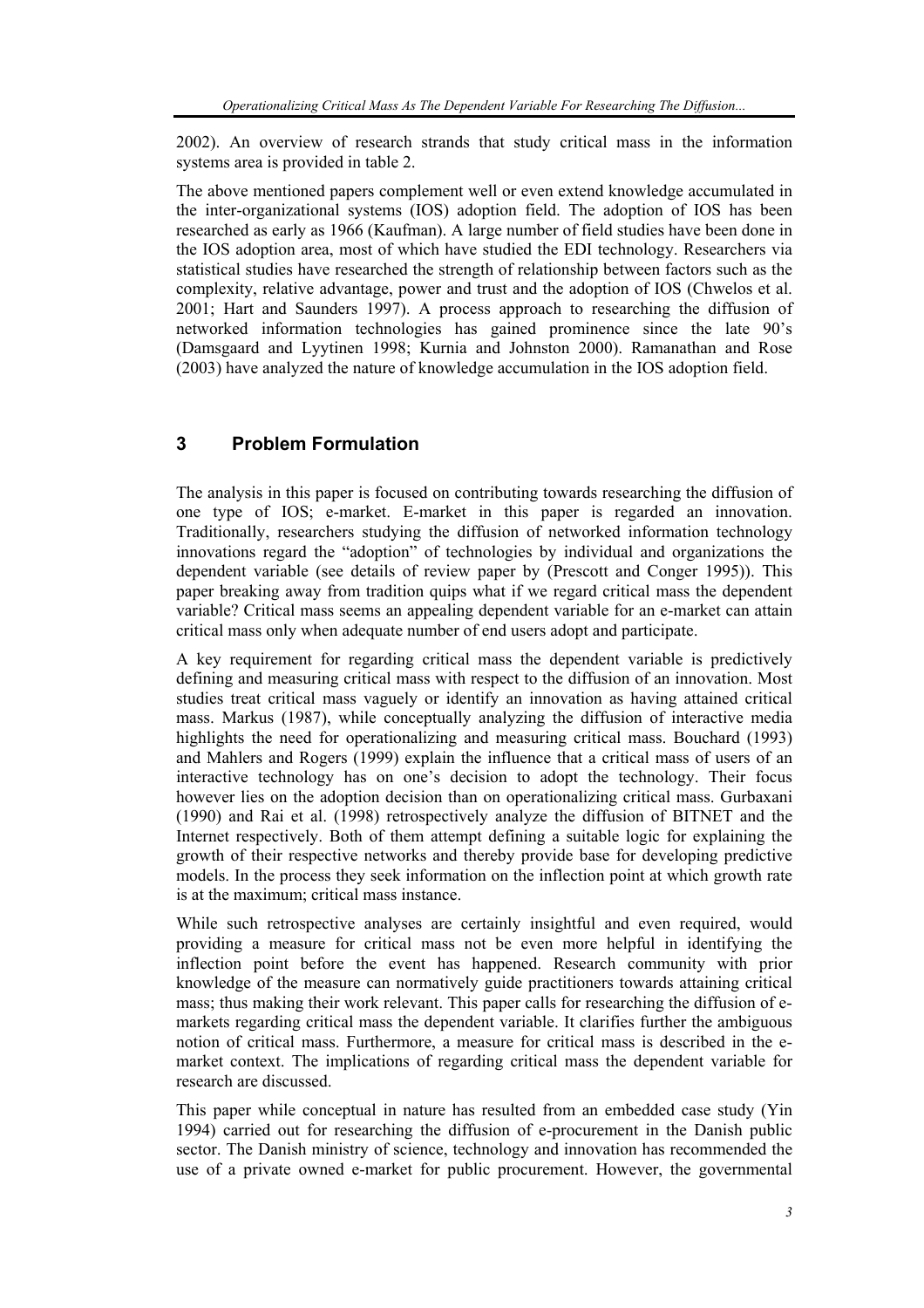organizations have not participated adequately as it was expected. Several stakeholders – buyers, sellers, competitors and trade associations – were queried about their involvement in the diffusion of e-procurement in the Danish public sector. The query was informed mainly by IOS adoption literatures. After having embarked upon the study, the author learnt about critical mass theory that has its origins in Sociology (Oliver et al. 1985) and its application for researching the diffusion of interactive media (Markus 1987). The ideas presented here are informed by critical mass theory related literatures and from the qualitative study done for researching the diffusion of e-procurement in the Danish public sector.

## **4 Argumentation Details**

The following is the line of argument adopted for writing the paper; e-market is first recognized as a subset of IOS. This is done for the IOS area having been researched for almost four decades has a lot to contribute for researching the diffusion of e-markets. Second, the inadequacies of regarding "adoption" – identified as the most commonly regarded dependent variable for researching the diffusion of IOS – are highlighted. Such is done based on anecdotal data and via a literature review. Third, Oliver et al. (1985)'s critical mass theory in where critical mass is regarded the concept researched and a few relevant notions are explained. The new nature of knowledge that can be generated from applying these theoretical notions for researching the diffusion of e-markets is highlighted. Fourth, the critical mass is defined as a variable that is perceived by potential adopters in a population. The potential adopter's perception of an e-market's profitability is defined as the measure for critical mass. The research implications of regarding critical mass the dependent variable are highlighted in the final section.

#### **5 eMarket As A Subset Of IOS**

An e-market is an IOS that facilitates buyers and sellers to exchange information about market prices and product offerings (Bakos 1991). EDI is an IOS that has been extensively researched during the late 80's and the early 90's. There are three parties (buyers, sellers and market host) involved in diffusing independently managed e-markets. There however are only two parties actively involved in the implementation of EDI. An e-market's host is a thinking body with survival instincts. In research so far, the role of host in the implementation of e-markets is poorly recognized.

An e-market developed by a single buyer or seller for the purposes of automating interactions with its counterparts is different from EDI in that the medium has changed. Network effects for such would be quite similar to that of EDI. An open e-market, be it horizontal or vertical that allows multiple buyers and sellers to interact among one another, would have much higher network effects when successful.

There are different types of e-markets. Kaplan and Sawhney (2000) conceptualized four types using a 2x2 matrix whose dimensions include "how businesses buy" and "what businesses buy". The understanding about e-markets since then has evolved. Researchers such as Segev et al. (1999), Lennstrand (2001), Mahadevan (2002), Choudhury et al. (1998) and Sawy (2001) have both deductively and inductively conceptualized the dimensions that define an e-market. The dimensions along which an e-market can be classified are so many - i) relationship orientation ii) revenue sources iii) transaction focus iv) ownership bias and v) market orientation and each has its subdivisions – that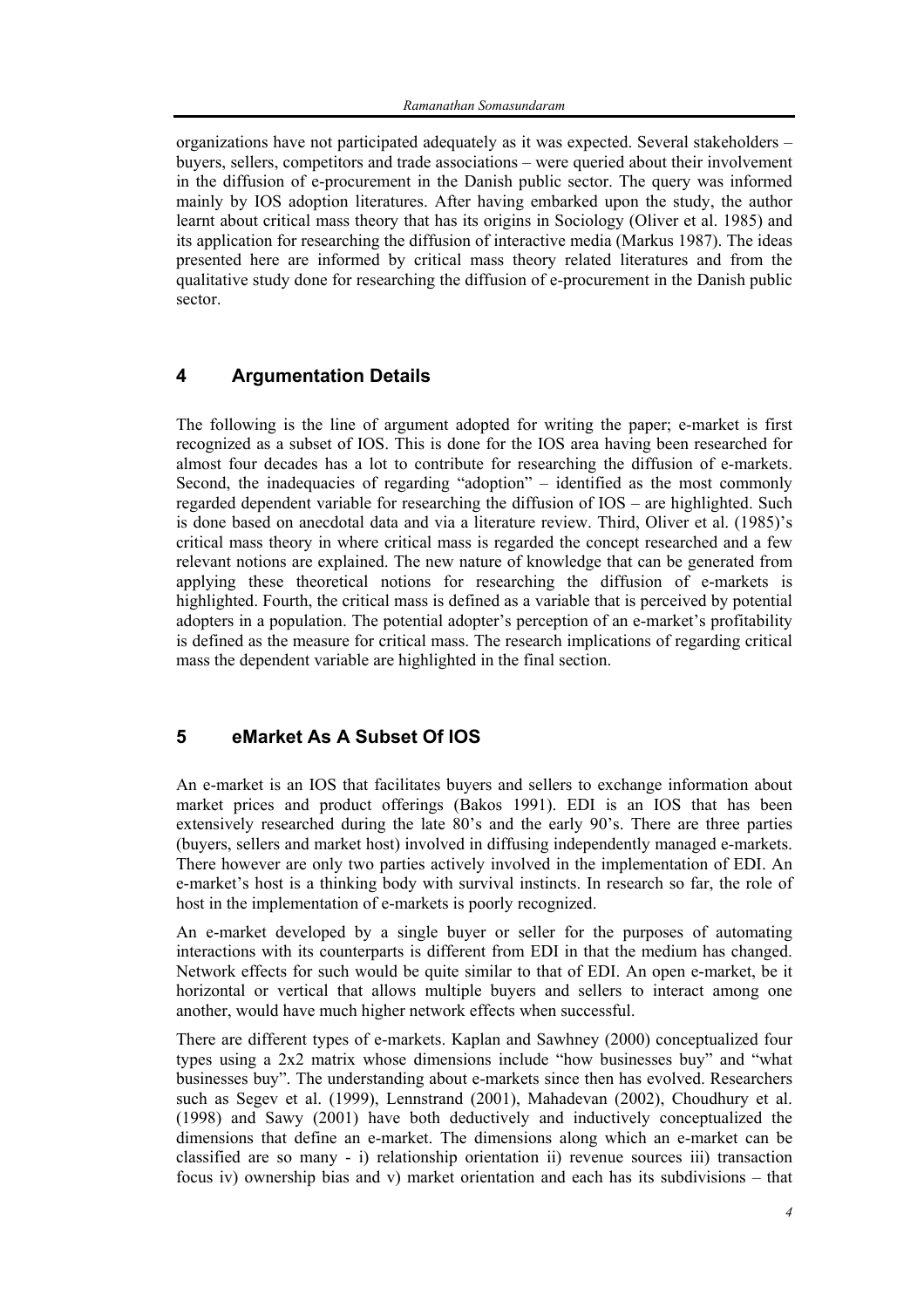there can potentially be hundreds of types of e-market. Of the several types that exist, this paper has high relevance to those e-markets (type = open) that enrolls multiple buyers and sellers. A single buyer (e-procurement) or seller owned (web shops) e-market can be regarded as an automation effort by a proprietary. The challenges faced by open and proprietary e-markets for attaining critical mass are different.

## **6 Inadequacies Of Regarding Adoption The Dependent Variable**

Several buying and selling organizations joined/adopted Gatetrade (www.gatetrade.net) during 2001 when it was initialized. Gatetrade however did not experience a proportional surge in trading volumes as the adopters hardly participated. The adopter's use of the emarket infrastructure is vital for Gatetrade for it gets most of its revenue by charging for the transactions carried over its infrastructure. However, not all e-markets earn their revenues by charging for transactions. For instance, Scanmarket (www.scanmarket.com) leases out the use of its infrastructure to customers for a standard fee. The adopter's use of the infrastructure has no implications for Scanmarket in terms of revenue. Scanmarket through its business model thereby shifts the onus of using the e-market to adopters. The challenge for Scanmarket thus is to attract adequate number of adopters. An e-market is successfully diffused only when it is adopted and used. Hence, diffusion research should regard adoption as a phase in the implementation process and not as the objective in itself. Such line of thinking is gaining hold in the diffusion research in the recent years. DIGIT (Diffusion Interest Group in Information Technology) 2003 workshop for instance is titled "beyond acceptance: investigating post adoption phenomena". A research strand is emerging that analyzes "assimilation gaps" that exist between the adoption and the use of an innovation (Fichman and Kemerer 1999).

IOS adoption research has mostly queried factors that affect an organization's decision to adopt. A hot topic in the subject used to be "why do small and medium sized enterprises resist adopting EDI?" (e.g. (Iacovou et al. 1995)). The underlying assumption behind such an enquiry is that a change agent when aware of the factors that cause SME's to resist adopting EDI can remedy the situation and thereby enhance diffusion. It is not just the organizational and the innovation characteristics that affect one's decision to adopt but also a decision maker's perception of how many relevant others have adopted (Bouchard 1993) and how many others would adopt (Mahler and Rogers 1999). Damsgaard and Lyytinen (1998) explain that decision makers act strategically when they choose to adopt or not. Kurnia and Johnston (2000) explain that decision makers are not unidirectionally affected by organizational, inter-organizational and technology factors but they via their actions have an effect on these factors vice versa.

By focusing on an individual or an organization's adoption decision, IS research community looses opportunity to learn about the population (environment) to which adopter's belong. For instance, if adopter population can be characterized with assumptions regarding risk, resource or interest distribution, then diffusion can be predicted as an aggregated outcome. Mahajan et al. (1990) quote aggregated diffusion modeling work done in the marketing area. Such line of work has not been done in the IOS area to the author's knowledge. The implications of regarding critical mass the dependent variable are graphically explained below in figure one.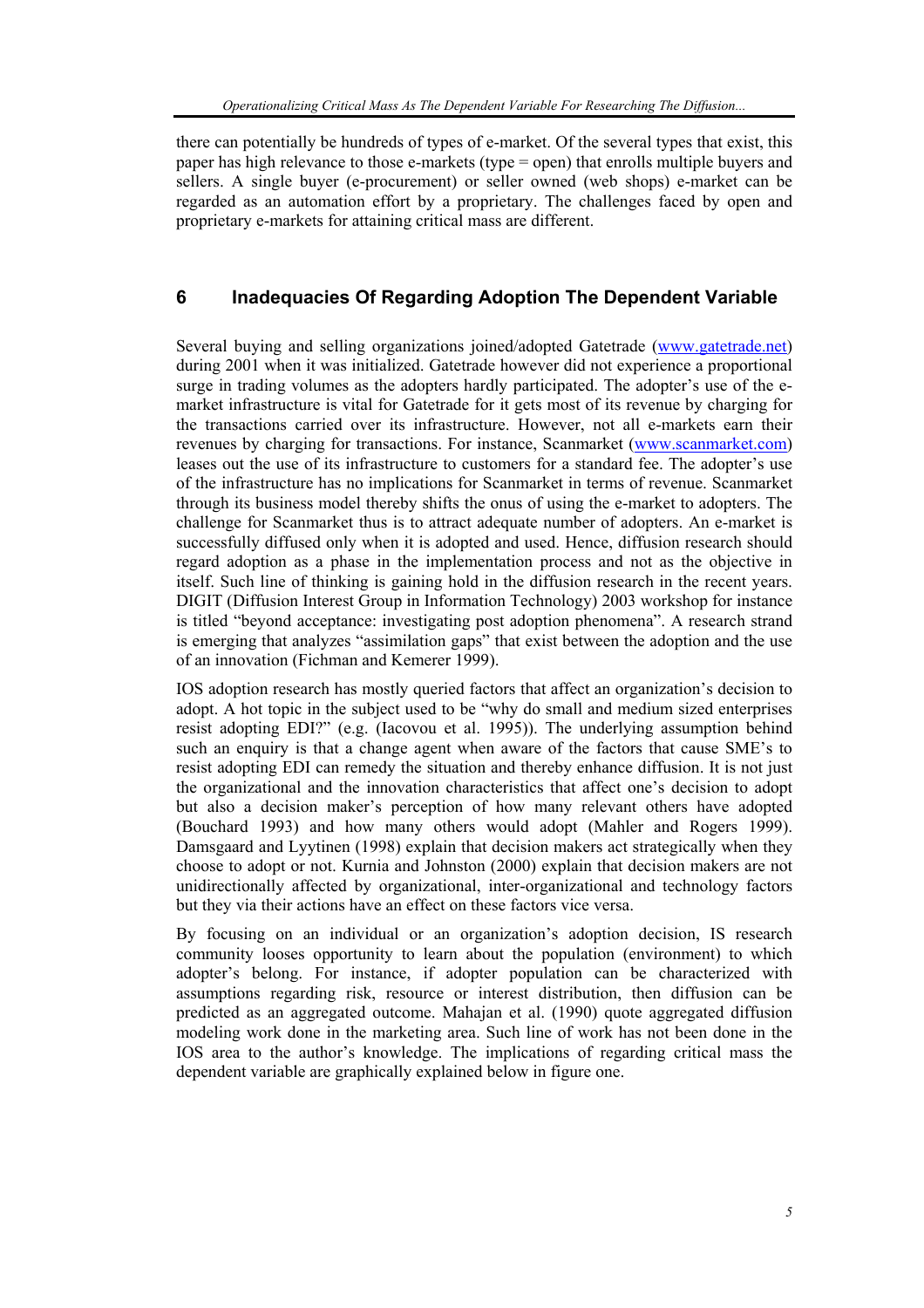

\* A and B are obtained from Kurnia and Johnston (2000)

*Figure 1: The Critical Mass Approach Graphically Depicted* 

## **7 Regarding Critical Mass The Dependent Variable**

Regarding critical mass the dependent variable is appealing for the term is often associated with self-sustenance. The term has high relevance to phenomena that generate network externalities (e.g. message groups, online chat, open source communities and emarkets). For example, it is much easier to find a playing partner in one of the active Yahoo chess groups than in a lesser active online chess group. One who wants to play chess online would prefer joining Yahoo chess groups to the lesser active ones; in the process increasing activity in Yahoo and thereby its lead over the others. Yahoo chess groups can thus said to have attained critical mass. E-market is similar to that of an online chess group in that a buyer would find an e-market with a large number of sellers attractive and for sellers the vice versa. It needs to be clarified here that the terms "active" and "large" are perceived by potential adopters. What is large for some one in theory can be small for another. The challenge for an online chess community or an e-market is to cross the point beyond which a significant percentage of potential adopter's would perceive it to have attained critical mass.

Oliver et al. (1985) propose a theory of critical mass in collective action. Their objective is to explain as to why a small percentage of population takes the risk of contributing towards a collective good while a large percentage adopts a wait and see approach. Oliver et al.'s (1985) research objective when operationalized in the e-market context would explain as to why an organization risks joining an e-market that is yet to attain critical mass. An underlying assumption in the e-market context is that joining an e-market involves asset specific investments, which can take several forms such as the installation of technical infrastructure, training and redesigning organizational and inter organizational trade procedures. Thus if an organization joins an e-market that fails to attain critical mass then the organization risks loosing its asset specific investments. A rational decision would thus be to wait until an e-market attains critical mass. But if every one waits then how would e-markets attain critical mass? In reality however, e-markets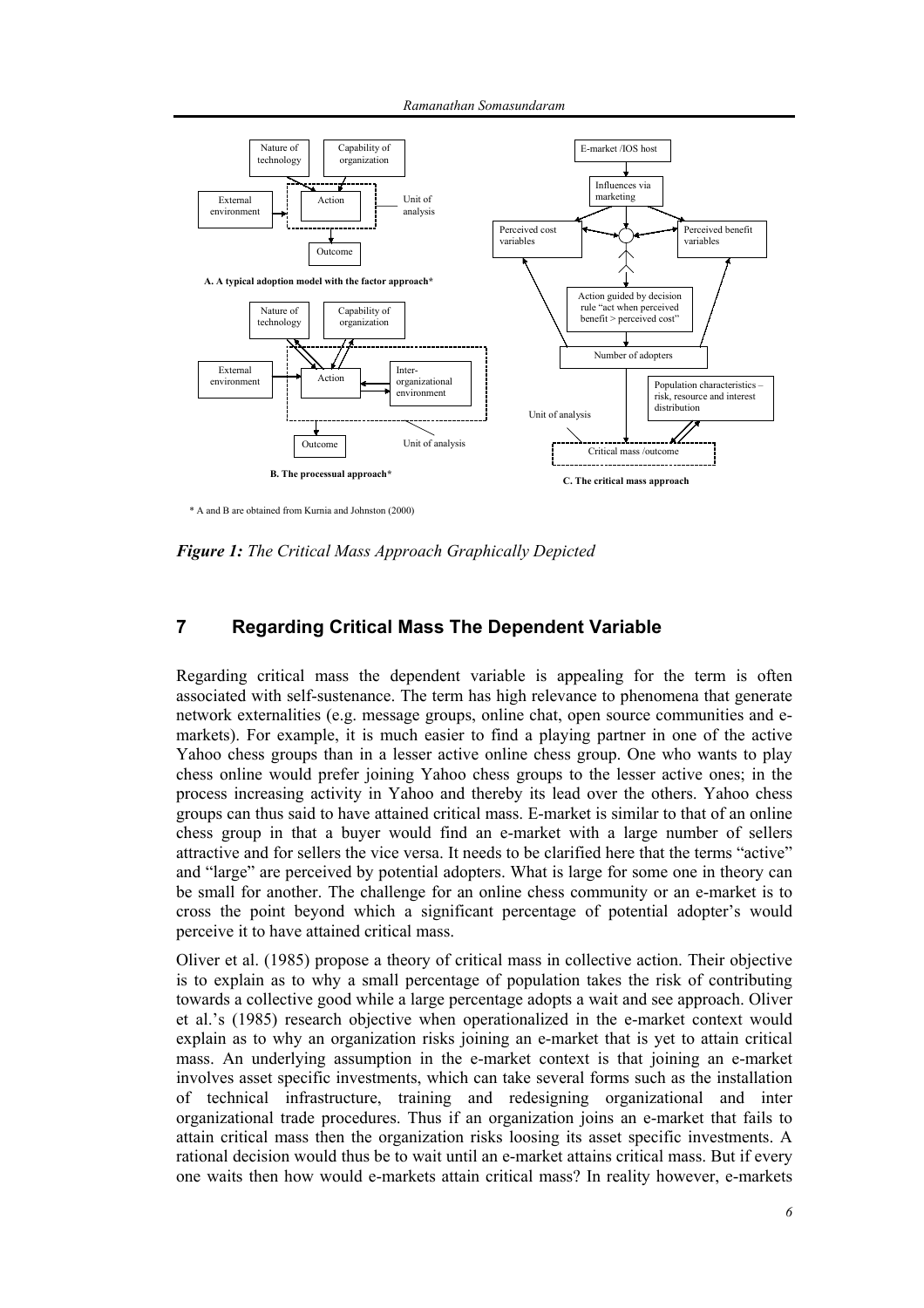such as Elemica (www.elemica.com) have emerged into existence. Critical mass theory explains the conditions under which collective action would and would not emerge (Oliver and Marwell 2001).

The three central claims of critical mass theory are as follows; i) the likelihood of a collective good coming into existence is higher when heterogeneity within a potential adopter population is higher. Heterogeneity is characterized by interests and resources. For instance one with high level of interests and resources is most likely to contribute ii) Decision makers act sequentially while deciding upon whether or not to adopt a collective good. The theory assumes decision makers fully informed of other's action while deciding. iii) Collective action can be classified under two types based on their production function; accelerative and decelerating. Production function is a curve that explains the relationship between one's contribution towards a collective good and the likelihood of the good coming into existence. Early contributions in an accelerative production function increase the likely hood of a good coming into existence very little. The curve however grows steeply once a large percent of potential adopters find the collective good likely to exist. The decelerating curve in contrast grows steeply at first and then tapers off gradually. Markus (1987) applies critical mass theory for explaining the diffusion of interactive media. She finds interactive media diffusing in an accelerative pattern. She assumes interdependence as reciprocal instead of sequential. Reciprocal interdependence implies that one's decision to adopt influences those who are yet to adopt while at the same time one gets influenced by the perceived likelihood of the actions of those who are yet to adopt; watch while being watched.

When critical mass is regarded the dependent variable, several research issues comes into notice which when addressed help in better explaining the diffusion phenomenon. A conceptual explanation of how such is possible is hereby provided; Granovetter (1978) explains in the rioting context that the threshold to act for potential adopter population is distributed. One decides to act/adopt when he or she perceives the benefit of participation exceeding the cost of participation. In tandem with Oliver et al.'s (1985) conceptualization and Rai et al. (1998) findings, the potential adopter population is assumed heterogeneous. An e-market when having a transaction oriented business model would attain critical mass when adequate numbers of trading partners (both buyers and sellers) join/adopt and trade/participate/use. The population adopting an e-market and the population participating/using the e-market differs largely with a slight overlap. Adopters of an e-market usually are decision makers who are in the management end of organizational hierarchy. The users of an e-market on the other end are operation oriented employees like secretaries and procurement officers. Factors that affect one's adoption of an e-market and one's use of it would likely differ. Adopters and users meta-processing engine however remains the same; both act when they perceive the benefit of participation exceeding the cost of participation.

Both the adopters and the users consider the cost-benefit equation of alternatives while considering action. A potential adopter evaluating joining a transaction oriented e-market would for instance look at the option of developing an e-procurement solution or explore other types of e-markets. A user would consider the traditional ways of working a viable alternative to trading via an e-market. Adopting an e-market does not automatically imply that it will be used. Potential participants would resist using an e-market when they find the adopted e-market unattractive (explained by cost-benefit equation). Adopter's would tend to market their choice with vigor when stakes involved are high. For instance if an organization chooses to license the use of an e-market for a standard fee, it will actively market or even coerce usage so it can benefit from the investment. The extent to which an adopter is able to persuade or coerce usage is mediated by politics within an organization.

Regarding critical mass the dependent variable in the manner described above denotes a paradigmatic shift in diffusion research due to the following; variables that affect one's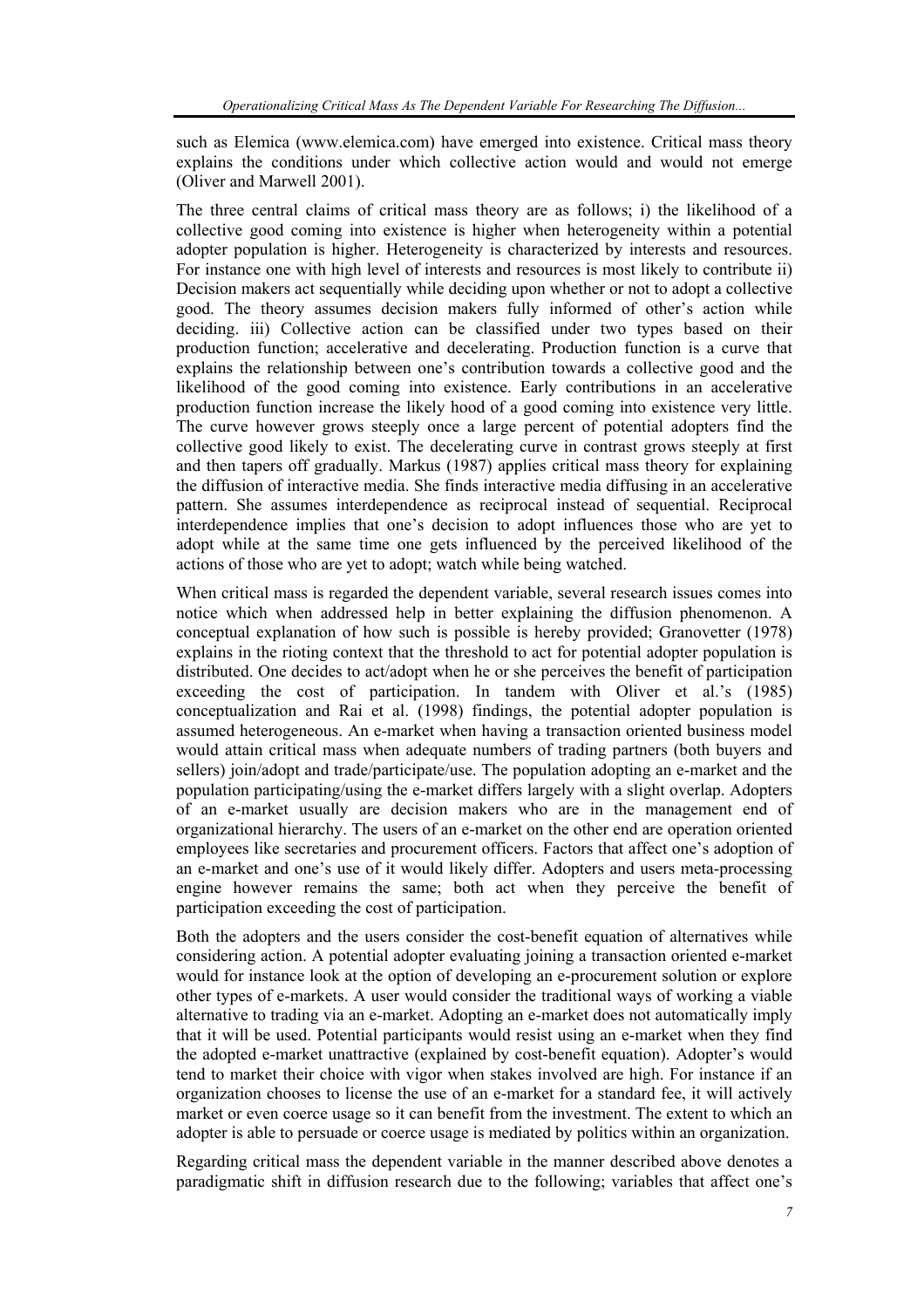decision to adopt and use are processed through a decision maker's cost-benefit processing engine. This is unlike the contemporary way of regarding independent variables directly affecting one's decision to adopt. A key implication of the proposed shift is that research findings would have much higher relevance. Such line of thinking, though not explicitly recognized, is getting hold in researching the emergence of open source communities. There have been quite a few explanations on the costs and benefits of participating in an open source community (Karim and Bob 2003, Philippe 2003 and Andrea and Rossi 2003). This conceptualization explicitly acknowledges that decision makers *perceive* costs and benefits. An e-market can act opportunistically by altering potential adopter's perception to its advantage through for instance marketing efforts. On the other hand, research efforts can inform potential adopters about evaluating an emarket.

Oliver et al.'s (1985) critical mass theory, applied in the way described, is a suitable candidate for researching the diffusion of complex and networked technologies for it satisfies several assumptions held by researchers in studying the subject. Tornatzky and Klein (1982) recommend that the innovation diffusion research should predict, study both the adoption and the extent of use, use replicable and compare research approaches and query a decision maker before he adopts an innovation. Critical mass theory inherently is predictive in that it explains the conditions under which critical mass in collective action is attained. The author has explained earlier in this section as to how an individual's adoption and his or hers extent of use are required for an e-market to attain critical mass. Factors that affect one's perceived costs and benefits of an innovation can be acquired using replicable and comparable research approach while one considers adopting an innovation.

Critical mass theory is truly a multi-level theory for it explains the relationship between an individual's adoption decision and the emergence of a community. The theory assumes adopter's deciding on an innovation in terms of time either sequentially or as Markus (1987) explains reciprocally. Critical mass theory thus has the potential to satisfy process theorists' ((Kurnia and Johnston 2000; Lyytinen and Damsgaard 2001) call for researching the diffusion of complex and networked technologies over a period of time. The theory addresses Lyytinen and Damsgaard's (2001) claim that one acts strategically while deciding to adopt and that complex technologies are learning intensive by explaining one's decision to adopt in terms of his or hers perceived costs and benefits.

Critical mass theory assumes potential adopter population distributed in terms of interests and resources. For applying the theory one has to explain resources and interests via contextual measures. It is through measures one can analyze the distribution of interests and resources. Critical mass theory regards the diffusion of other innovations, upon which the diffusion of an innovation is contingent (Mahajan et al. 1990), a resource. A resourceful person who is interested is likely to participate in an innovation for he or she perceives the benefits higher than the costs of participation. However, one would opt out from participating in an innovation when he or she perceives the costs of participation higher than the benefits after having adopted. Several suppliers joined Gatetrade when it started expecting to benefit from selling a lot via the medium. However, when they did not sell as much as they had expected they perceived the costs higher than the benefits and hence they dropped out. This explains that innovation need not necessarily traverse through distinct stages as Rogers (1995) assumes instead it can flow back and forth with feedback mechanisms as Lyytinen and Damsgaard (2001) explains. Critical mass theory as explained above is an aggregate diffusion model (Mahajan et al. 1990) that explains the diffusion of an innovation as a result of several individual/entities decision to adopt and participate.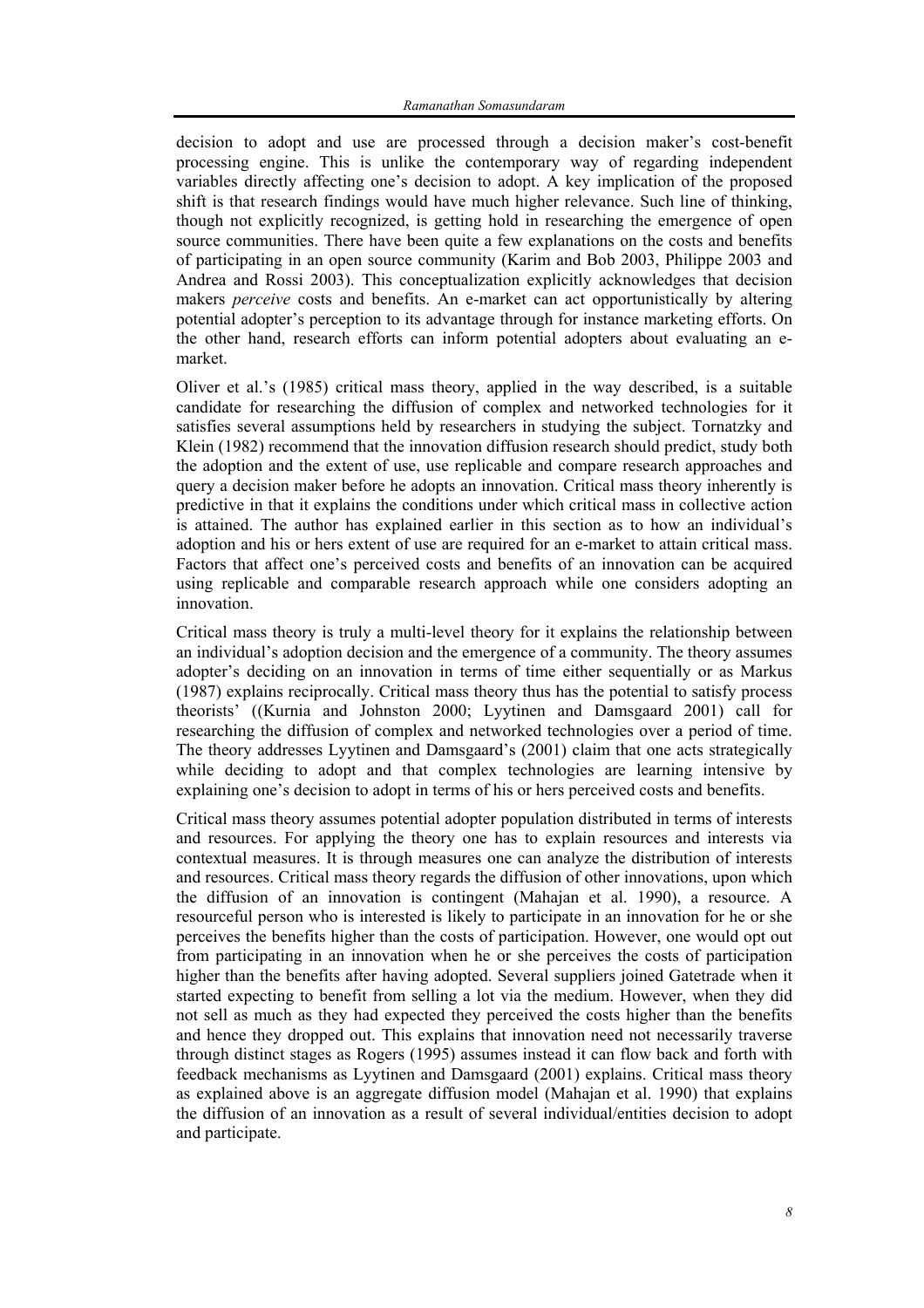## **8 Operationalizing Critical Mass In The eMarket Context**

Critical mass can be regarded the dependent variable only when we are able to predictively measure critical mass. Critical mass in nuclear physics is the amount of radioactive material required for a self-sustaining nuclear explosion. The term is vaguely measured in social sciences. The usual measure adopted is "we know when it has happened". A measure is provided in this section with which one can predict as to when a three-party B2B e-market attains critical mass.

An innovation is said to have attained critical mass when it is widely used. The validity of such an association is much higher in the case of networked technologies (e.g. e-market) for one's benefit from participation depends on who else is part of the network and to what extent the network is used (Rohlfs 1974). A network host would collect service charges for having developed the network and for maintenance from the participants for their use. This paper assumes linearity between participation and service charges collected by the host. The measure for participation depends on an e-market's business model. Participation for instance is measured by the number of transactions when an emarket collects revenues for the number of documents exchanged over its network. When an e-market charges a standard license fee for the use of its infrastructure then the participation is measured by the number of participants. An e-market, regardless of the business model, would continue to exist/would have self-sustained when it breaks even. The hosting of a B2B e-market is a costly activity. Hence, it is reasonable to assume that an e-market requires adequate participation for breaking even.

An organization needs to make asset specific investments while joining an e-market. It invests not just in technology such as for integrating its internal financial systems with the e-market but also adapt its organizational and more importantly its inter-organizational procedures. It is vital for an organization that the e-market in which it has joined self sustains for if otherwise it risks loosing its investments. The risk of investing in an emarket is higher during the early stages than in the later stages of its inception. Due to the risk factor, organizations joining an e-market would find investing during the early stages costlier than investing in the later stages. Moreover, an organization inducing (persuade or coerce) its trading partners to adopt a specific e-market is as well an asset specific investment. An organization invests lesser for inducing its trading partners when a higher percentage of the population has adopted an e-market.

Sociologists make simplistic assumptions regarding threshold and critical mass. Oliver et al. (1985) explain critical mass theory through a scenario in where a population of 1000 requires collecting 100,000 to hire a lawyer for preventing the closure of a school in their neighborhood. In the example, the number representing critical mass is 100,000. Everyone while deciding whether or not to contribute towards the figure has perfect information regarding how big the kitty has grown. In reality, there is no such static number defining critical mass in the diffusion of innovations. Critical mass instead is a perceptual variable. Members of a population perceive costs and benefits of participating in an e-market differently. For example, several organizations that joined Gatetrade during the early stages of its existence did so for they expected trading over it would be the norm. While regarding their action strategic they expected higher benefits due to first mover advantages.

Potential adopters' expectation regarding an e-market's profitability is proposed as a measure for critical mass. Expectation here denotes a potential adopter's beliefs on an emarket's future. His perception about when an e-market would attain profitability accurately reflects his beliefs. One's decision to join an e-market is guided by his or her beliefs. If one expects an e-market to do very well, then he or she would want to benefit by being a part of it. If one is unsure about joining an e-market, then he or she would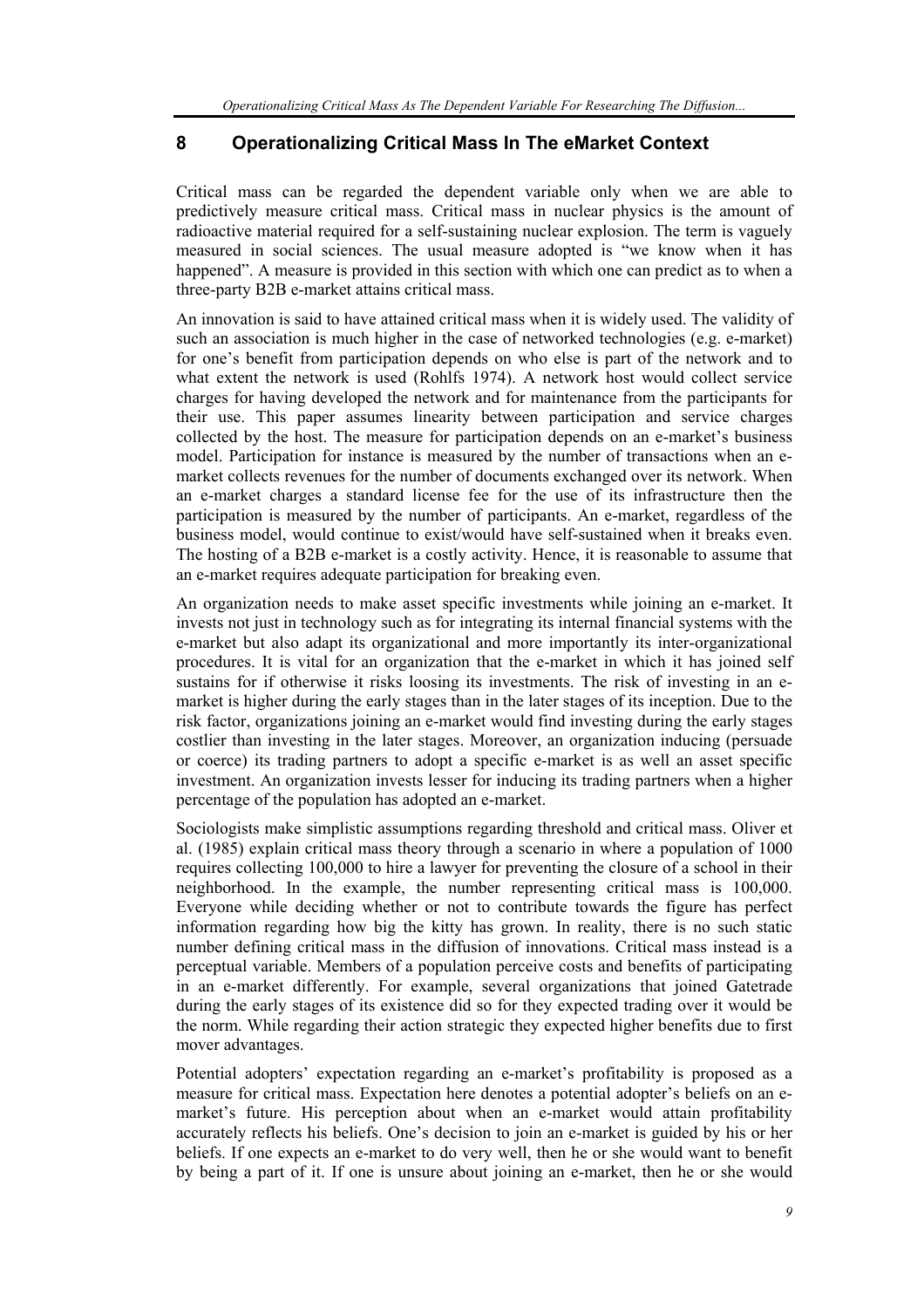adopt a wait and see approach. The duration until which one waits depends on the extent of uncertainty that he or she faces. It is the distribution of such beliefs among potential adopter population and the pattern in which individual adopter's decision is aggregated that determines whether or not an e-market would attain critical mass. As per the proposed construct, an e-market need not break even for it to attain critical mass. Instead, it is adequate when an e-market is able to attract large enough percentage (number defined by an e-market's business model e.g. whose transaction when carried out is adequate for an e-market to break even) of a population that regards trading over the emarket as way forward. The change agent should channel its marketing efforts in attracting the participation of those who have high regards about the e-market. As the percentage of population that has adopted grows, then the threshold of the remaining population decreases. Granovetter (1978) and Oliver et al. (1985) recommend such a form of aggregation.

An e-market attaining critical mass is a process that is emerging. E-market, a thinking actor with survival instincts, is expected to gain efficiency through experience. Mass media and the word of mouth; variables from Bass model (1990) play a critical role in defining potential adopter's expectation. These dynamically changing perceptions measured via potential adopters' perception on an e-market's profitability can be used for predicting as to when an e-market would attain critical mass. Those participating in an emarket would want an e-market to attain critical mass to the extent they have invested in an e-market. They would via persuasion or coercion alter a potential adopter's expectation regarding an e-market. It is quite possible for one after having invested in an e-market to develop low expectations regarding an e-markets future resulting in him or her opting out. Such however is less likely to happen when an e-market has attained critical ma(Granovetter 1978).

Critical mass as explained here is a moving target. The exact point in time at which an emarket would attain critical mass cannot be specified just as the market equilibrium in reality cannot be specified. However, measuring critical mass via one's expectation about an e-market's profitability allows for learning about factors that affect the process of attaining critical mass. The change agent when being aware of the factors can influence the process just as the potential adopters when being aware of it can evaluate an e-market. Critical mass just as market equilibrium itself should not be of interest instead it is the dynamics of attaining that should be.

## **9 Research Implications**

An individual/organization's decision to adopt is the unit of analysis while regarding adoption the dependent variable. When critical mass is regarded the dependent variable the system and the emergence of it is brought into focus. A few prominent implications for research community caused by the shift in focus are hereby explained.

First, measures are required for explaining threshold distribution in a population. Second, e-markets from different parts of the world are increasingly getting inter-connected. Because to this a Danish buying organization is now able to log on to a Scandinavian emarket and find a supplier from Japan who is registered with a Japanese e-market without even having to shift graphical user interface. Is the Japanese firm part of the Scandinavian e-market's adopter population? How is one to define population and the effect of its growth in the diffusion of e-markets? Marketing literatures, especially the ones that discuss telecom marketing, could be helpful. Third, risk and the word of mouth are explained as assumptions explaining aggregation dynamics in the diffusion of e-markets. Could there be more such assumptions? Fourth, can critical mass theory as applied in this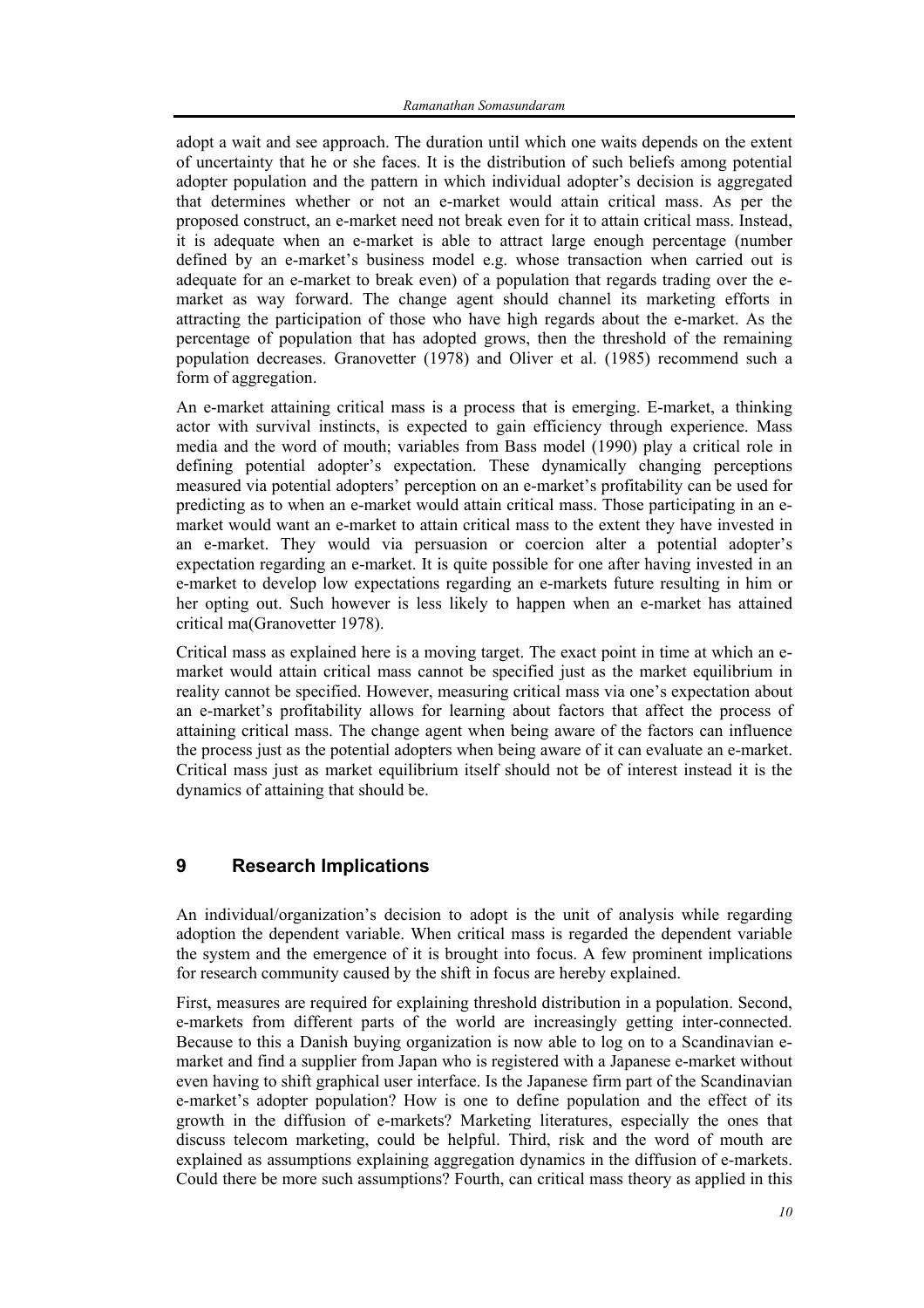paper be used for researching the emergence of open source communities? When then does an open source community attain critical mass?

#### **References**

- Artle, R., and Averous, C., (1975): The Telephone System as a Public Good: Static and Dynamic Aspects, Bell Journal of Economics Vol. 4, 1, pp 89-100.
- Bakos, J.Y., (1991): A Strategic Analysis of Electronic Marketplaces, MIS Quarterly Vol. 15, 3, pp 295-310.
- Bouchard, L., (1993): Decision Criteria in the Adoption of EDI, "International Conference in Information Systems," Orlando, Florida, pp. 365-376.
- Choudhury, V., Hartzel, K.S., and Konsynski, B.R., (1998): Uses and Consequences of Electronic Markets: An Empirical Investigation in the Aircraft Parts Industry, MIS Quarterly Vol. December.
- Chwelos, P., Benbasat, I., and Dexter, A.S., (2001): Empirical Test of an EDI Adoption Model, Information Systems Research Vol. 12, 3, pp 304-321.
- Clemons, E.K., and Kleindorfer, P.R., (1992): An Economic Analysis of Interorganizational Information Technology, Decision Support Systems Vol. 8, 5, pp 431-446.
- Damsgaard, J., and Lyytinen, K., (1998): Contours of diffusion of electronic data interchange in Finland; Overcoming technological barriers and collaborating to make it happen, Journal of Stategic Information Systems Vol. 7, 4, pp 275-297.
- Dutta, A., and ROy, R., (2003): Anticipating Internet Diffusion, Communications of the ACM Vol. 46, 2.
- Fichman, R.G., and Kemerer, C.F., (1999): The Ilusory Diffusion of Innovation: An Examination of Assimilation Gaps, Information Systems Research Vol. 10, 3, pp 255-275.
- Granovetter, M., (1978): Threshold Models of Collective Behavior, American Journal of Sociology Vol. 83 (May), pp 1420-1443.
- Gurbaxani, V., (1990): Diffusion in Computing Networks: The Case of BITNET, Communication of the ACM Vol. 33, 12, pp 65-75.
- Hart, P., and Saunders, C., (1997): Power and trust: Critical Factors in the Adoption and Use of Electronic Data Interchange, Organization Science Vol. 8, 1.
- Iacovou, C.L., Benbasat, I., and Dexter, A.S., (1995): Electronic Data Interchange and Small Organizations: Adoption and Impact if Technology, MIS Quarterly Vol. pp 465-485.
- Kaplan, S., and Sawhney, M., (2000): E-Hubs: The New B2B Marketplaces, Harvard Business Review Vol.
- Katz, M.L., and Shapiro, C., (1986): Technology Adoption in the Presence of Network Externalities, The Journal of Political Economy Vol. 94, 4, pp 822-841.
- Kauffman, R.J., and Wang, Y.-M., (2002): The Network Externalities Hypothesis and Competitive Network Growth, Journal of Organizational Computing and Electronic Commerce Vol. 12, 1, pp 59-83.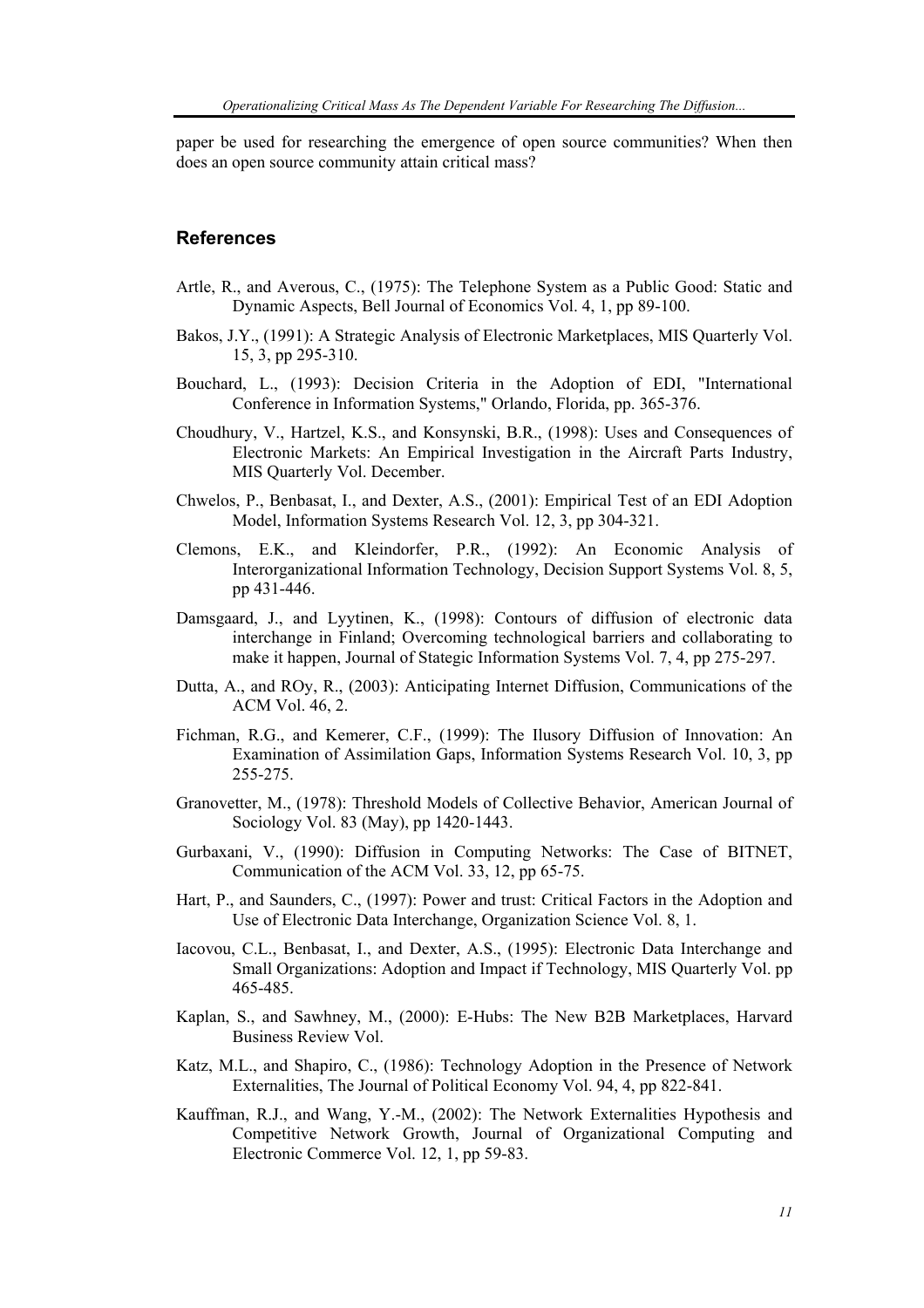- Kaufman, F., (1966): Data Systems that Cross Company Boundaries, Harvard Business Review Vol. pp 141-155.
- Kurnia, S., and Johnston, R.B., (2000): The Need for a Processual View of Inter-Organizational Systems Adoption, Journal of Strategic Information Systems Vol. 9, pp 295-319.
- Lennstrand, B., Frey, M., and Johansen, M., (2001): Analyzing B2B eMarkets the Impact of Product and Industry Characteristics on Value Creation and Business Strategies, "ITS Asia-Indian Ocean Regional Conference."
- Lou, H., Luo, W., and Strong, D., (2000): Perceived Critical Mass Effect on Groupware Acceptance, European Journal of Information Systems Vol. 9, pp 91-103.
- Lyytinen, K., and Damsgaard, J., (2001): What's Wrong with the Diffusion of Innovation Theory?, "Proceedings of the IFIP TC8 Working Group 8.6 Conference, Diffusing Software Product and Process Innovations," Banff, Canada, pp. 173- 190.
- Mahadevan, B., (2002): Emerging Market Mechanisms in Business-to-Business E-Commerce: A Framework, "International Conference on e-Business, e-Education, e-Science, and e-Medicine on the Internet (SSGRR 2002's)," Rome, Italy.
- Mahajan, V., Muller, E., and Bass, F.M., (1990): New Product Diffusion Models in Marketing; A Review and Directions for Research, Journal of Marketing Vol. 54, pp 1-26.
- Mahler, A., and Rogers, E.M., (1999): The Diffusion of Interactive Communication Innovations and the Critical Mass: The Adoption of Telecommunications Services by German Banks, Telecommunications Policy. Vol. 23, pp 719-740.
- Markus, L.M., (1987): Toward a "Critical Mass" Theory of Interactive Media, Communication Research Vol. 14, 5, pp 491-511.
- Oliver, P., and Marwell, G., (2001): Whatever Happened to Critical Mass Theory? A Retrospective and Assesment, Sociological Theory Vol. 19, 3, pp 293-311.
- Oliver, P., Marwell, G., and Teixeira, R., (1985): A Theory of the Critical Mass. I. Interdependence, Group Heterogeneity and the Production of Collective Action, American Journal of Sociology Vol. 91, 3, pp 522-556.
- Prescott, M.B., and Conger, S.A., (1995): Information Technology Innovations: A Classification by IT Locus of Impact and Research Approach, DATA BASE Advances Vol. 26, 2 & 3.
- Rai, A., Ravichandran, T., and Samaddar, S., (1998): How to Anticipate the Internet's Global Diffusion, Communication of the ACM Vol. 41, 10.
- Ramanathan, S., and Rose, J., (2003): Rationalizing, Probing, Understanding: the Evolution of the Inter-Organizational Systems Adoption Field, "Hawaii International Conference on Systems Sciences," Hawaii.
- Rogers, E.M. "Diffusion of Innovation," (4th ed.) The Free Press, New York, 1995.
- Rohlfs, J., (1974): A Theory of Interdependent Demand for a Communications Service, The Bell Journal of Economics and Management Science Vol. 5, 1, pp 16 - 37.
- Sawy, O.E., (2001): "Identifying Structural Models of B2B Procurement Exchanges," Marshall School of Business.
- Segev, A., Gebauer, J., and Farber, F., (1999): Internet-Based Electronic Markets, International Journal of Electronic Markets Vol. 9, 3.